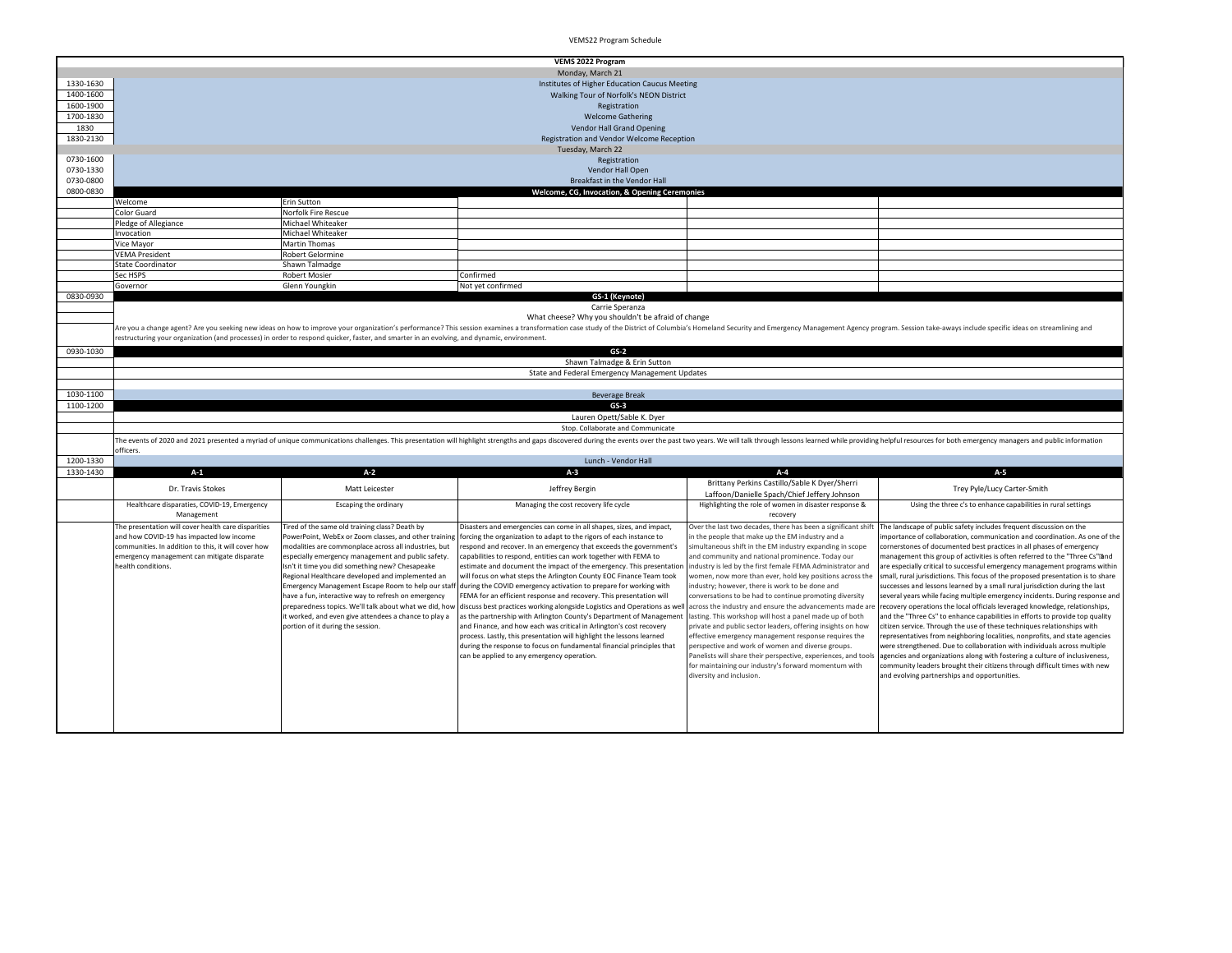|           | Tuesday, March 22 (continued)                                                                                                                                                                                                                                                                                                                                                                                                |                                                                                                                                                                                                                                                                                                                                                                                                                                                                                                                                                                                                                                                                                                                                                                                                                                                                                                                                                                                                                                                            |                                                                                                                                                                                                                                                                                                                                                                                                                                                                                                                                                                                                                                                                                                                                                                                                                                                                                                                                                                                                                                                                                                                                                                                                                                                                                                                                                                                                                                                                                                                                                                                                                                                                                                                                                                                                                                                                     |                                                                                                                                                                                                                                                                                                                                                                                                                                                                                                                                                                                 |                                                                                                                                                                                                                                                                                                                                                                                                                                                                                                                                                                                                             |  |
|-----------|------------------------------------------------------------------------------------------------------------------------------------------------------------------------------------------------------------------------------------------------------------------------------------------------------------------------------------------------------------------------------------------------------------------------------|------------------------------------------------------------------------------------------------------------------------------------------------------------------------------------------------------------------------------------------------------------------------------------------------------------------------------------------------------------------------------------------------------------------------------------------------------------------------------------------------------------------------------------------------------------------------------------------------------------------------------------------------------------------------------------------------------------------------------------------------------------------------------------------------------------------------------------------------------------------------------------------------------------------------------------------------------------------------------------------------------------------------------------------------------------|---------------------------------------------------------------------------------------------------------------------------------------------------------------------------------------------------------------------------------------------------------------------------------------------------------------------------------------------------------------------------------------------------------------------------------------------------------------------------------------------------------------------------------------------------------------------------------------------------------------------------------------------------------------------------------------------------------------------------------------------------------------------------------------------------------------------------------------------------------------------------------------------------------------------------------------------------------------------------------------------------------------------------------------------------------------------------------------------------------------------------------------------------------------------------------------------------------------------------------------------------------------------------------------------------------------------------------------------------------------------------------------------------------------------------------------------------------------------------------------------------------------------------------------------------------------------------------------------------------------------------------------------------------------------------------------------------------------------------------------------------------------------------------------------------------------------------------------------------------------------|---------------------------------------------------------------------------------------------------------------------------------------------------------------------------------------------------------------------------------------------------------------------------------------------------------------------------------------------------------------------------------------------------------------------------------------------------------------------------------------------------------------------------------------------------------------------------------|-------------------------------------------------------------------------------------------------------------------------------------------------------------------------------------------------------------------------------------------------------------------------------------------------------------------------------------------------------------------------------------------------------------------------------------------------------------------------------------------------------------------------------------------------------------------------------------------------------------|--|
| 1445-1545 | $B-1$                                                                                                                                                                                                                                                                                                                                                                                                                        | $B-2$                                                                                                                                                                                                                                                                                                                                                                                                                                                                                                                                                                                                                                                                                                                                                                                                                                                                                                                                                                                                                                                      | $B-3$                                                                                                                                                                                                                                                                                                                                                                                                                                                                                                                                                                                                                                                                                                                                                                                                                                                                                                                                                                                                                                                                                                                                                                                                                                                                                                                                                                                                                                                                                                                                                                                                                                                                                                                                                                                                                                                               | $B-4$                                                                                                                                                                                                                                                                                                                                                                                                                                                                                                                                                                           | $B-5$                                                                                                                                                                                                                                                                                                                                                                                                                                                                                                                                                                                                       |  |
|           | Randy Ashmore                                                                                                                                                                                                                                                                                                                                                                                                                | Bear Afkhami                                                                                                                                                                                                                                                                                                                                                                                                                                                                                                                                                                                                                                                                                                                                                                                                                                                                                                                                                                                                                                               | Marc Barbiere                                                                                                                                                                                                                                                                                                                                                                                                                                                                                                                                                                                                                                                                                                                                                                                                                                                                                                                                                                                                                                                                                                                                                                                                                                                                                                                                                                                                                                                                                                                                                                                                                                                                                                                                                                                                                                                       | Tamara DelRosario                                                                                                                                                                                                                                                                                                                                                                                                                                                                                                                                                               | Jason Klink                                                                                                                                                                                                                                                                                                                                                                                                                                                                                                                                                                                                 |  |
|           | Emergency management & response in the maritime<br>domain                                                                                                                                                                                                                                                                                                                                                                    | The Impact of Advanced Aerial Vehicles on the Future<br>of Emergency Services                                                                                                                                                                                                                                                                                                                                                                                                                                                                                                                                                                                                                                                                                                                                                                                                                                                                                                                                                                              | Transforming higher ed in response to COVID-19: implications on future<br>nrenaredness                                                                                                                                                                                                                                                                                                                                                                                                                                                                                                                                                                                                                                                                                                                                                                                                                                                                                                                                                                                                                                                                                                                                                                                                                                                                                                                                                                                                                                                                                                                                                                                                                                                                                                                                                                              | Change culture: change that builds a resilient community                                                                                                                                                                                                                                                                                                                                                                                                                                                                                                                        | Cultivating leadership from within                                                                                                                                                                                                                                                                                                                                                                                                                                                                                                                                                                          |  |
|           | Every day the National Response center gets calls<br>about oil spills or threats to our environment but<br>how many ever make the news? If you are working<br>near a port, you may hear of some, but many you                                                                                                                                                                                                                | The presentation is based on an article I published in<br>the Journal of Air Traffic Control titled "The Impact of<br>JAS and UAM on the Emergency Services<br>Sector."Abstract: It is no secret within the emergency                                                                                                                                                                                                                                                                                                                                                                                                                                                                                                                                                                                                                                                                                                                                                                                                                                      | Georgetown University, like institutions of higher education across the<br>Nation, was forced to modify their operational approach and their<br>organizational structure in response to the COVID-19 pandemic. These<br>modifications enhanced public health and emergency management                                                                                                                                                                                                                                                                                                                                                                                                                                                                                                                                                                                                                                                                                                                                                                                                                                                                                                                                                                                                                                                                                                                                                                                                                                                                                                                                                                                                                                                                                                                                                                               | Natural disasters, domestic terrorism, and public health<br>events are steadily growing in number and increasing in<br>their occurrences. Now, more than ever, we need the<br>strength of the whole community to participate in all                                                                                                                                                                                                                                                                                                                                             | In this presentation, I discuss cultivating leadership and leadership skills from<br>within an organization. I discuss developing upper-level management,<br>developing middle managing, and developing emerging leaders.                                                                                                                                                                                                                                                                                                                                                                                   |  |
|           | do not -what do you know about these types of<br>responses? Think everything from a mystery sheen<br>to the largest most costly salvage recovery job in US<br>history (The Golden Ray vessel in Brunswick GA<br>going on right now) This presentation will look at<br>rules and regulations and how they have changed,<br>current responses and response teams as well as                                                    | services and air traffic management communities that<br>the benefits and applications of small unmanned<br>aircraft systems (sUAS) are numerous and have the<br>potential to help save many lives and improve public<br>safety. However, before emergency services have the<br>ability to adopt UAS programs en masse, they will likely<br>have to confront the new technology and dimensions                                                                                                                                                                                                                                                                                                                                                                                                                                                                                                                                                                                                                                                              | elated capabilities that have demonstrated their utility in response to<br>other threats. Georgetown University will demonstrate how their<br>approach can help institutions of higher education prepare for and<br>espond to future public health emergencies. Attendees will also hear<br>about ways to incorporate their internal academic expertise into their<br>preparedness and response activities to ensure that decision makers are<br>equipped with the best information during an emergency.                                                                                                                                                                                                                                                                                                                                                                                                                                                                                                                                                                                                                                                                                                                                                                                                                                                                                                                                                                                                                                                                                                                                                                                                                                                                                                                                                            | phases of emergency management. While we continue to<br>improve and excel in planning, resource management, and<br>various operations, post event data is painting another<br>picture. The minor cracks in our plans that have been<br>overlooked for bigger issues are now gapping. Change<br>culture is an insider's look at the obstacles that stunt our<br>growth, not only as a State but as a Nation. We can no                                                                                                                                                           |                                                                                                                                                                                                                                                                                                                                                                                                                                                                                                                                                                                                             |  |
|           | how federal, state and local fit into these responses.<br>We will look at some cases studies including the<br>Golden Ray, and The Hoegh Xiam RORO fire in<br>Florida and talk about successes and areas needing<br>improvement, tools used and lessons learned.                                                                                                                                                              | of urban air mobility (UAM). Therefore, it is important<br>to address immediately the challenges of adopting UAS<br>programs in emergency services, to be ready for the<br>challenges and benefits of UAM and autonomous aeria<br>vehicles (AAV).                                                                                                                                                                                                                                                                                                                                                                                                                                                                                                                                                                                                                                                                                                                                                                                                          |                                                                                                                                                                                                                                                                                                                                                                                                                                                                                                                                                                                                                                                                                                                                                                                                                                                                                                                                                                                                                                                                                                                                                                                                                                                                                                                                                                                                                                                                                                                                                                                                                                                                                                                                                                                                                                                                     | longer sweep these historic issues under the rug, left for yet<br>another generation to handle. It won't change overnight<br>but it starts by having open and honest conversations and<br>learning to look outside our own perception to see the facts<br>that shape our reality. We have accomplished great fetes<br>despite these misgivings. Imagine what we could accomplish<br>and the changes that would ensue as we build a whole<br>community!                                                                                                                          |                                                                                                                                                                                                                                                                                                                                                                                                                                                                                                                                                                                                             |  |
| 1545-1600 |                                                                                                                                                                                                                                                                                                                                                                                                                              |                                                                                                                                                                                                                                                                                                                                                                                                                                                                                                                                                                                                                                                                                                                                                                                                                                                                                                                                                                                                                                                            | <b>Refreshment Break</b>                                                                                                                                                                                                                                                                                                                                                                                                                                                                                                                                                                                                                                                                                                                                                                                                                                                                                                                                                                                                                                                                                                                                                                                                                                                                                                                                                                                                                                                                                                                                                                                                                                                                                                                                                                                                                                            |                                                                                                                                                                                                                                                                                                                                                                                                                                                                                                                                                                                 |                                                                                                                                                                                                                                                                                                                                                                                                                                                                                                                                                                                                             |  |
| 1600-1700 | $C-1$                                                                                                                                                                                                                                                                                                                                                                                                                        | $C-2$                                                                                                                                                                                                                                                                                                                                                                                                                                                                                                                                                                                                                                                                                                                                                                                                                                                                                                                                                                                                                                                      | $C-3$                                                                                                                                                                                                                                                                                                                                                                                                                                                                                                                                                                                                                                                                                                                                                                                                                                                                                                                                                                                                                                                                                                                                                                                                                                                                                                                                                                                                                                                                                                                                                                                                                                                                                                                                                                                                                                                               | $C-4$                                                                                                                                                                                                                                                                                                                                                                                                                                                                                                                                                                           | $C-5$                                                                                                                                                                                                                                                                                                                                                                                                                                                                                                                                                                                                       |  |
|           | Craig Crosby/Amanda Reidelbach                                                                                                                                                                                                                                                                                                                                                                                               | Gary Scronce                                                                                                                                                                                                                                                                                                                                                                                                                                                                                                                                                                                                                                                                                                                                                                                                                                                                                                                                                                                                                                               | Jay Kenyon                                                                                                                                                                                                                                                                                                                                                                                                                                                                                                                                                                                                                                                                                                                                                                                                                                                                                                                                                                                                                                                                                                                                                                                                                                                                                                                                                                                                                                                                                                                                                                                                                                                                                                                                                                                                                                                          | Katie Simon                                                                                                                                                                                                                                                                                                                                                                                                                                                                                                                                                                     | Josha Crabtree                                                                                                                                                                                                                                                                                                                                                                                                                                                                                                                                                                                              |  |
|           | Equitable delivery of FEMA recovery programs                                                                                                                                                                                                                                                                                                                                                                                 | Navigating Procurement Planning to your advantage                                                                                                                                                                                                                                                                                                                                                                                                                                                                                                                                                                                                                                                                                                                                                                                                                                                                                                                                                                                                          | Creating public-private partnerships to access untapped community<br>resources                                                                                                                                                                                                                                                                                                                                                                                                                                                                                                                                                                                                                                                                                                                                                                                                                                                                                                                                                                                                                                                                                                                                                                                                                                                                                                                                                                                                                                                                                                                                                                                                                                                                                                                                                                                      | It's a marathon, not a sprint: gun violence, COVID-19 and<br>the perpetual EOC                                                                                                                                                                                                                                                                                                                                                                                                                                                                                                  | Godzilla vs your brain: managing your mental health in today's disasters                                                                                                                                                                                                                                                                                                                                                                                                                                                                                                                                    |  |
|           | This presentation will cover the new FEMA strategic<br>goal and objectives related to equity and major IA<br>and PA policy and process changes made in 2021<br>and early 2022 to improve equity in the delivery of<br>FEMA's Recovery programs. It will also cover best<br>practices and lessons learned from implementing<br>these changes and advancing equity in the field, as<br>well as possible areas for improvement. | Whether you have had experience with it or not,<br>you/your agency is going to need to procure<br>equipment and/or services at some point. Climate<br>change is driving more severe natural disaster events<br>everywhere, changing the risk landscape and new<br>threats arise like cybersecurity that you will not have it<br>nouse expertise to help your community prepare.<br>Believe it or not, most contractors really want to help<br>you accomplish your goals. It is in their own financial<br>best interest to do so. The goal of this presentation is<br>to help make your emergency management program<br>better by helping you succeed every time you procure<br>equipment or a service. A logical process will be laid out<br>and discussed: Clearly define what your program needs<br>any procurement to deliver, i.e. goals and objectives;<br>know applicable local, state, and federal procurement<br>rules; develop evaluation criteria and process; define<br>minimum requirements for Vendors; develop a clear<br>statement of work. | At the onset of the COVID-19 pandemic, it became quickly apparent<br>that personal protective equipment (PPE) was a necessity and that<br>reserves would be depleted quickly, putting front-line medical<br>professionals at risk. In March of 2020, the World Health Organization<br>estimated that global production would need to increase by 40% to<br>meet demands, but shortages would still persist. In addition to PPE<br>shortages for healthcare workers, lifesaving medical equipment such as<br>ventilators were also scarce. The Society for Healthcare Epidemiology of<br>America (SHEA) conducted a survey and found: 52% of healthcare<br>workers in certain hospital units to use the same disposable N95<br>espirator for a whole day; 71% reported PPE at "limited" or "crisis"<br>levels practiced extended respirator use or reuse; and 48% said they<br>eprocessed respirators. Some healthcare workers used surgical or cloth<br>masks over their respirators and stored them in a paper bag to preserve<br>them for reuse. Twenty-three (33%) of 69 respondents said they were<br>cleaning respirators with vaporized hydrogen peroxide, while 11 (16%)<br>said they used ultraviolet irradiation, 3 (4%) used ethylene oxide, and 1<br>1%) used exposure to moist heat for 30 minutes. These are just a few of<br>many examples of how PPE and supply shortages forced healthcare<br>workers to stretch their supply. In order to combat this shortage, as well<br>as fill other needs that arose due to the pandemic, the private sector<br>played a crucial role. EM Partners will share examples of private public<br>partnerships from around the country, not just from the pandemic but<br>from other events. We will provide an overview of how to build a<br>program in your own jurisdiction so that you can realize the untapped | The past two years have provided innumerable lessons in<br>long-term disaster response. In early 2021, Washington, DC<br>government established Building Blocks DC, an EOC<br>specifically activated to respond to gun violence in the<br>district. Gun violence, like COVID-19, is not a short-term<br>disaster, and in both cases success depends on<br>preparedness for an extended response. This presentatior<br>discusses the best practices and lessons learned by<br>comparing these operational models, challenges, and<br>opportunities that exist in long-term EOCs. | Drawing on research about disasters and mental health, participants will<br>learn about how their jurisdiction's population may be affected by disasters<br>(big and small). Participants will learn about best practices for mental health<br>resources in the event of a disaster for their jurisdiction. Finally, participants<br>will learn about resources available to them from various disciplines in how<br>to manage their own mental health and how to create their own mental<br>health emergency preparedness plan, as drawn from the presenter's<br>experience as a peer support team member. |  |
| 1800-2000 |                                                                                                                                                                                                                                                                                                                                                                                                                              |                                                                                                                                                                                                                                                                                                                                                                                                                                                                                                                                                                                                                                                                                                                                                                                                                                                                                                                                                                                                                                                            | potential of your community!<br>Offsite Social Event at Circuit Arcade                                                                                                                                                                                                                                                                                                                                                                                                                                                                                                                                                                                                                                                                                                                                                                                                                                                                                                                                                                                                                                                                                                                                                                                                                                                                                                                                                                                                                                                                                                                                                                                                                                                                                                                                                                                              |                                                                                                                                                                                                                                                                                                                                                                                                                                                                                                                                                                                 |                                                                                                                                                                                                                                                                                                                                                                                                                                                                                                                                                                                                             |  |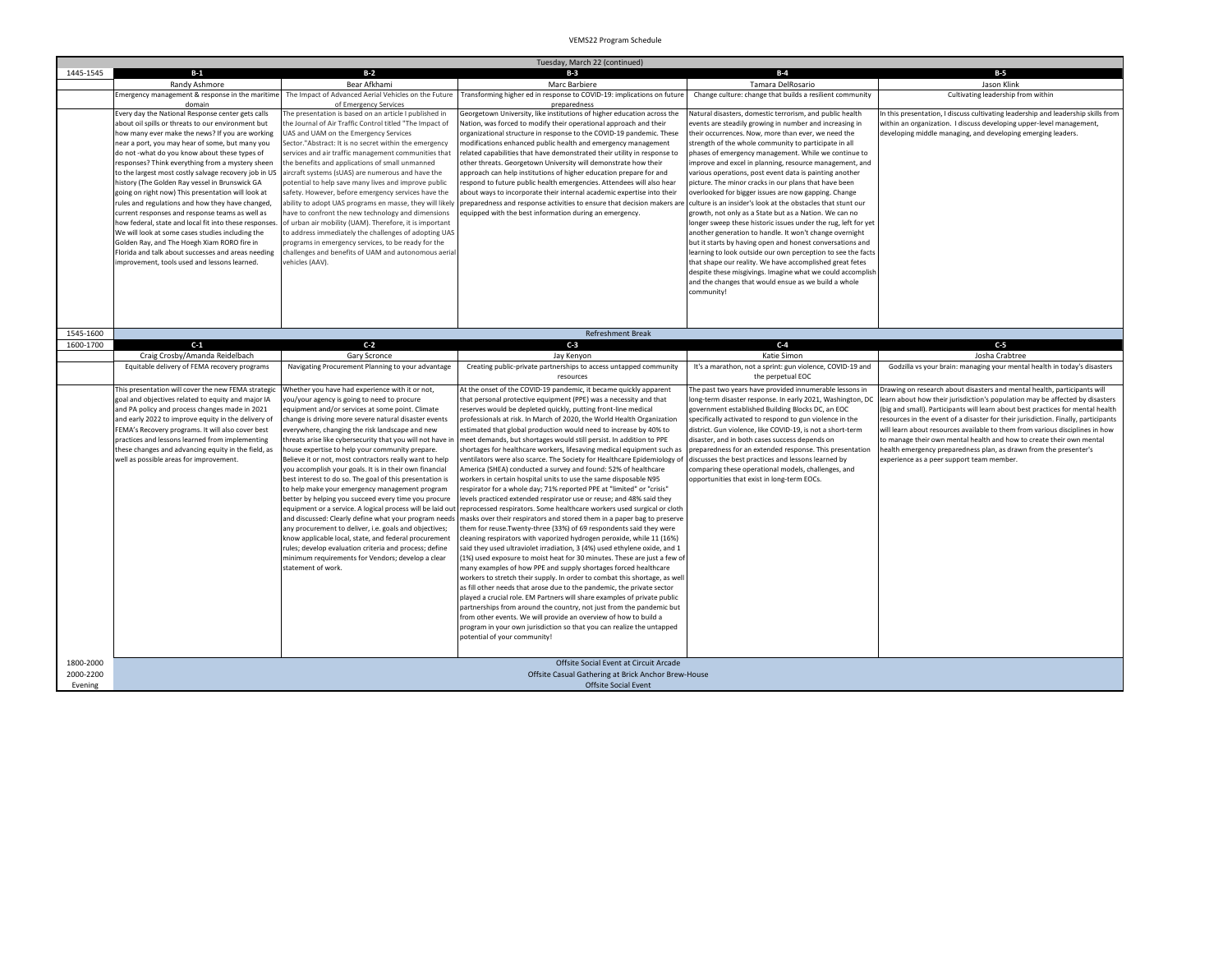|           | Wednesday, March 23                                                                                          |                                                                                                                 |                                                                                                                                                                                                                                |                                                                                                                   |                                                                                                                                                            |  |
|-----------|--------------------------------------------------------------------------------------------------------------|-----------------------------------------------------------------------------------------------------------------|--------------------------------------------------------------------------------------------------------------------------------------------------------------------------------------------------------------------------------|-------------------------------------------------------------------------------------------------------------------|------------------------------------------------------------------------------------------------------------------------------------------------------------|--|
| 0730-1530 | Registration                                                                                                 |                                                                                                                 |                                                                                                                                                                                                                                |                                                                                                                   |                                                                                                                                                            |  |
| 0730-0800 |                                                                                                              |                                                                                                                 | <b>Breakfast</b>                                                                                                                                                                                                               |                                                                                                                   |                                                                                                                                                            |  |
| 0800-0900 |                                                                                                              |                                                                                                                 | $GS-4$                                                                                                                                                                                                                         |                                                                                                                   |                                                                                                                                                            |  |
|           |                                                                                                              |                                                                                                                 | Robb Hoffower/Andy John/Seyoum Berhe (DSS)/Jeff Walker (VDH)/Jeff Fletcher (Loudoun County)/Seamus Mooney (Fairfax County)                                                                                                     |                                                                                                                   |                                                                                                                                                            |  |
|           |                                                                                                              |                                                                                                                 | Afghanistan Evacuation to US                                                                                                                                                                                                   |                                                                                                                   |                                                                                                                                                            |  |
|           |                                                                                                              |                                                                                                                 | This presentation will be on the evacuation of people out of Afghanistan into Dulles International Airport. This presentation will focus on the role of emergency management in novel situations to build collaboration and co |                                                                                                                   |                                                                                                                                                            |  |
| 0915-1015 | $D-1$                                                                                                        | $D-2$                                                                                                           | $D-3$                                                                                                                                                                                                                          | $D-4$                                                                                                             | $D-5$                                                                                                                                                      |  |
|           | <b>Heather Geldart</b>                                                                                       | Alison Farole                                                                                                   | David Thomason                                                                                                                                                                                                                 | Bill Lawson/Brian Misner                                                                                          | Renee McKinnon/John Giese                                                                                                                                  |  |
|           | Validity of Resilience Assessment Tools                                                                      | So you want to start an emergency management                                                                    | Federally recognized tribes in FEMA Region 3 (Va)                                                                                                                                                                              | Where do you see the Emergency Management profession                                                              | Environmental incidents & community engagement: a case study of                                                                                            |  |
|           | Resilience is becoming synonymous with Mitigation                                                            | programin the middle of a pandemic<br>Discuss the complexities of building an emergency                         | This presentation will discuss the seven federally recognized tribes in                                                                                                                                                        | in 5-10 years?<br>Over the last several years, the Legislative Committee has                                      | Steamboat Creek incident<br>We will conduct a case study of a smaller environmental incident that                                                          |  |
|           | There are a plethora of resilience assessment tools                                                          | nanagement program in the middle of a global                                                                    | Virginia, provide a brief history of federal recognition and the tribes'                                                                                                                                                       | connected with dozens of Delegates and Senators about the                                                         | impacted Steamboat Creek in Norfolk, VA in May 2021. The relevance of this                                                                                 |  |
|           | available for jurisdictions to leverage to gauge levels                                                      | pandemic, while managing civil unrest, and how the                                                              | elationship with FEMA and programs available to them.                                                                                                                                                                          | role of our profession in the Commonwealth. As the                                                                | incident was the level of community engagement that was needed during                                                                                      |  |
|           | of resilience, areas for investment, and necessity of                                                        | future of emergency management will impact the                                                                  |                                                                                                                                                                                                                                | Committee moves towards developing a legislative agenda                                                           | and after the incident and how this level of community engagement on                                                                                       |  |
|           | policy, or additional policy development. To date I                                                          | sustainability of this program.                                                                                 |                                                                                                                                                                                                                                | for 2023 session, we want to hear from you! This will be an                                                       | environmental incidents is the future. We will discuss what occurred, the                                                                                  |  |
|           | have personally identified at least 12, with the most                                                        |                                                                                                                 |                                                                                                                                                                                                                                | nteractive session, facilitated by members of the Legislative                                                     | response, use of ICS to form a UC and the several community meetings that                                                                                  |  |
|           | recent being BRIC and the National Risk Index. In<br>general, jurisdictions need to consider 3 key focus     |                                                                                                                 |                                                                                                                                                                                                                                | Committee and VEMA leadership, where we aim to capture<br>your successes and challenges implementing emergency    | were held, how we facilitated them and the importance in getting answers<br>back to the community in a timely matter.                                      |  |
|           | areas when assessing resilience within their                                                                 |                                                                                                                 |                                                                                                                                                                                                                                | management programs across the Commonwealth. We                                                                   |                                                                                                                                                            |  |
|           | community: infrastructure/physical resilience, social                                                        |                                                                                                                 |                                                                                                                                                                                                                                | need to hear perspectives from all seven regions-                                                                 |                                                                                                                                                            |  |
|           | resilience, and economic resilience. While                                                                   |                                                                                                                 |                                                                                                                                                                                                                                | particularly from localities and agencies who are not able to                                                     |                                                                                                                                                            |  |
|           | governance resilience is necessary, the mere                                                                 |                                                                                                                 |                                                                                                                                                                                                                                | financially support a full-time emergency management                                                              |                                                                                                                                                            |  |
|           | presence of these individuals indicates the presence                                                         |                                                                                                                 |                                                                                                                                                                                                                                | professional whose responsibilities are substantially                                                             |                                                                                                                                                            |  |
|           | and pursuit of governance resilience. I would like to                                                        |                                                                                                                 |                                                                                                                                                                                                                                | dedicated to planning for, responding to, recoverying from,                                                       |                                                                                                                                                            |  |
|           | provide a brief review of the available tools - what<br>makes most sense for jurisdictions based on staffing |                                                                                                                 |                                                                                                                                                                                                                                | and mitigating against the threat or impact of all natural,<br>technological, and human-caused hazards.           |                                                                                                                                                            |  |
|           | and funding and access to necessary quantitative                                                             |                                                                                                                 |                                                                                                                                                                                                                                |                                                                                                                   |                                                                                                                                                            |  |
|           | data. I'd also like to explore the beginnings of                                                             |                                                                                                                 |                                                                                                                                                                                                                                |                                                                                                                   |                                                                                                                                                            |  |
|           | recovery data necessary to assess the validation of a                                                        |                                                                                                                 |                                                                                                                                                                                                                                |                                                                                                                   |                                                                                                                                                            |  |
|           | tool. Jurisdictions can also use these data fields to                                                        |                                                                                                                 |                                                                                                                                                                                                                                |                                                                                                                   |                                                                                                                                                            |  |
|           | validate their current status of resilience.                                                                 |                                                                                                                 |                                                                                                                                                                                                                                |                                                                                                                   |                                                                                                                                                            |  |
|           |                                                                                                              |                                                                                                                 |                                                                                                                                                                                                                                |                                                                                                                   |                                                                                                                                                            |  |
| 1015-1045 |                                                                                                              |                                                                                                                 | <b>Beverage Break</b>                                                                                                                                                                                                          |                                                                                                                   |                                                                                                                                                            |  |
| 1100-1200 | $E-1$                                                                                                        | $E-2$                                                                                                           | $E-3$                                                                                                                                                                                                                          | $E-4$                                                                                                             | $E-5$                                                                                                                                                      |  |
|           | Michael Whiteaker                                                                                            | Scott Hudson                                                                                                    | Steven Nelson                                                                                                                                                                                                                  | Christopher Cruz                                                                                                  | Kelly Myers/Jeff Fletcher                                                                                                                                  |  |
|           | Keeping the faith: integrating houses of worship into                                                        | The next wave-investing in school district based                                                                | From the ground up-building a tribal emergency management dept                                                                                                                                                                 | By our powers combined: converging cybersecurity &                                                                | Building capabilities through a local THIRA process                                                                                                        |  |
|           | the community emergency management program                                                                   | emergency management programs                                                                                   |                                                                                                                                                                                                                                | emergency management                                                                                              |                                                                                                                                                            |  |
|           | Houses of Worship serve as trusted agents in                                                                 | The presenter has taken local and state emergency                                                               | Native American tribal governments are sovereign, self-governing                                                                                                                                                               | Hybrid Incidents, those with a significant cyber and physical                                                     | Originally a breakout session during the 2015 Virginia Emergency                                                                                           |  |
|           | communities across the nation, many with deep                                                                | management experience and applied it to creating a                                                              | entities. Much like state governments, tribal governments are                                                                                                                                                                  | component, are becoming more prevalent and impactful                                                              | Management Symposium, this presentation will provide an overview of                                                                                        |  |
|           | rooted ties to those communities. They have a                                                                | comprehensive emergency management program                                                                      | esponsible for the health, safety and welfare of their citizens and                                                                                                                                                            | ear after year. From Colonial Pipeline to JBS to civil unrest                                                     | conducting a comprehensive Threat and Hazard Identification and Risk                                                                                       |  |
|           | calling to serve those in need and many times are<br>the first to respond and the last to leave when a       | within the third largest school district in the State of<br>Texas. Using the historic February 2021 Valentine's | communities in which they reside. Most Virginia tribes are relatively<br>small and have been operating with little resources for a long time.                                                                                  | events, there is a growing need to establish a proper                                                             | Assessment (THIRA) at the local level, regardless of the size of your<br>jurisdiction. Specifically, topics will include how to engage local leadership to |  |
|           | disaster strikes. Local houses of worship can serve a                                                        | Week Winter Outbreak, the presentation will                                                                     | Although federal recognition has opened many doors for tribes, it has                                                                                                                                                          | common operating picture not only inclusive of both cyber<br>and physical security, but one that incorporates the | gain buy-in, utilize best practices from other jurisdictions, and build                                                                                    |  |
|           | a force multiplier to local emergency management                                                             | demonstrate the need for localities to include school                                                           | come with several layers of governmental and operational challenges.                                                                                                                                                           | preparedness and recovery philosophies of emergency                                                               | capabilities based on results of the THIRA. Additionally, with the recently                                                                                |  |
|           | programs, greatly enhancing community resiliency.                                                            | districts in their emergency management programs and                                                            | As a Rappahannock Tribal citizen, and newly hired Director of                                                                                                                                                                  | management as well. This presentation will look at the                                                            | updated Homeland Security Exercise and Evaluation Program (HSEEP), this                                                                                    |  |
|           | This presentation will look at the need for                                                                  | for school districts to include emergency management                                                            | Emergency Management for the Tribe, I have been tasked with creating                                                                                                                                                           | growing impact of cybersecurity in the emergency                                                                  | session will help you prepare for your local Integrated Preparedness Planning                                                                              |  |
|           | emergency managers to leverage these valuable                                                                | in their structure. Investing in such programs will                                                             | and managing our first ever emergency management department. In                                                                                                                                                                | nanagement space, the roles emergency managers can plat                                                           | Workshop (IPPW). You will also receive a THIRA Toolkit (filled with templates)                                                                             |  |
|           | resources and work to build disaster faith networks                                                          | expand the profession of Emergency Management,                                                                  | addition to building an emergency management department from the                                                                                                                                                               | within cybersecurity incidents, and how we are driving                                                            | to help you get started on your local process                                                                                                              |  |
|           | throughout the commonwealth.                                                                                 | create more safe, secure and resilient school systems                                                           | ground up, I have been navigating our government-to-government                                                                                                                                                                 | towards a more unified and inclusive approach to                                                                  |                                                                                                                                                            |  |
|           |                                                                                                              | and create the Next Wave.                                                                                       | relationships and attempting to define our Tribe's role in Virginia                                                                                                                                                            | cybersecurity in the Commonwealth.                                                                                |                                                                                                                                                            |  |
|           |                                                                                                              |                                                                                                                 | emergency management.Learning how to navigate the Virginia                                                                                                                                                                     |                                                                                                                   |                                                                                                                                                            |  |
|           |                                                                                                              |                                                                                                                 | emergency management environment, while developing relationships<br>between our Tribe and area emergency management agencies, has                                                                                              |                                                                                                                   |                                                                                                                                                            |  |
|           |                                                                                                              |                                                                                                                 | been an exciting challenge. This session is intended to share some of the                                                                                                                                                      |                                                                                                                   |                                                                                                                                                            |  |
|           |                                                                                                              |                                                                                                                 | lessons learned along the way, and to advance understanding of the                                                                                                                                                             |                                                                                                                   |                                                                                                                                                            |  |
|           |                                                                                                              |                                                                                                                 | relationships between Tribal nations and other government agencies.                                                                                                                                                            |                                                                                                                   |                                                                                                                                                            |  |
|           |                                                                                                              |                                                                                                                 |                                                                                                                                                                                                                                |                                                                                                                   |                                                                                                                                                            |  |
|           |                                                                                                              |                                                                                                                 |                                                                                                                                                                                                                                |                                                                                                                   |                                                                                                                                                            |  |
|           |                                                                                                              |                                                                                                                 |                                                                                                                                                                                                                                |                                                                                                                   |                                                                                                                                                            |  |
|           |                                                                                                              |                                                                                                                 |                                                                                                                                                                                                                                |                                                                                                                   |                                                                                                                                                            |  |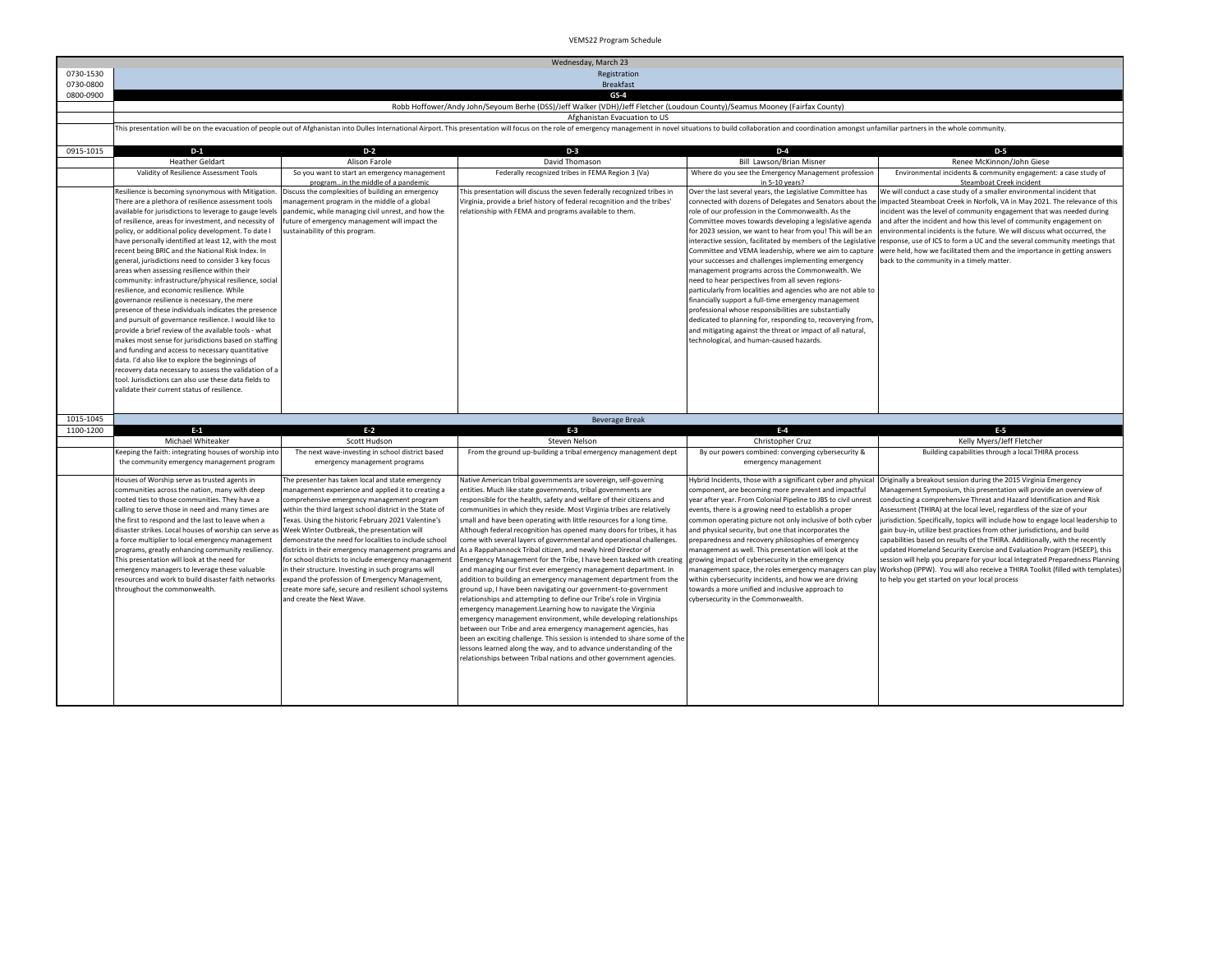|                        | Wednesday, March 23 (continued)                                                                           |                                                                                                              |                                                                                                                                                |                                                                                                                      |                                                                                                                                                             |
|------------------------|-----------------------------------------------------------------------------------------------------------|--------------------------------------------------------------------------------------------------------------|------------------------------------------------------------------------------------------------------------------------------------------------|----------------------------------------------------------------------------------------------------------------------|-------------------------------------------------------------------------------------------------------------------------------------------------------------|
| 1200-1330<br>1330-1430 | 2022 VEMA Awards & Scholarships Luncheon / Legislative Update<br>$F-1$                                    |                                                                                                              |                                                                                                                                                |                                                                                                                      |                                                                                                                                                             |
|                        | Danielle Progen/Bob Campbell                                                                              | $F-2$<br>Kim Simon                                                                                           | $F-3$<br>Katie Kitzmiller/Brian Misner                                                                                                         | $F-4$<br>Jess Robison                                                                                                | $F-5$<br>Juliette Murphy                                                                                                                                    |
|                        | Hip Hip, HIRA! Hazard Identification, Risk                                                                | Putting the planning puzzle together: an overview of                                                         | When ESF's fall short: re-envisioning emergency management to meet                                                                             | Noah's Ark of Knowledge-Lessons from a 700-year flood                                                                | Real-time flood mapping for live traffic navigation systems                                                                                                 |
|                        | Assessment                                                                                                |                                                                                                              |                                                                                                                                                |                                                                                                                      |                                                                                                                                                             |
|                        |                                                                                                           | resources, tools and templates to support crisis &<br>emergency planning in Va's PK-12 schools               | stakeholders where they are                                                                                                                    |                                                                                                                      |                                                                                                                                                             |
|                        |                                                                                                           |                                                                                                              |                                                                                                                                                |                                                                                                                      |                                                                                                                                                             |
|                        |                                                                                                           |                                                                                                              |                                                                                                                                                |                                                                                                                      |                                                                                                                                                             |
|                        | Risk-based planning begins with identify hazards,                                                         | Emergency management is everyone's responsibility.                                                           | Emergency Managers often face challenges integrating stakeholders and                                                                          | A no notice 700-year flood put several non-routine plans to                                                          | The Hampton Roads region, Virginia, USA experiences frequent flooding due                                                                                   |
|                        | conducting consequence analyses to consider the                                                           | lirginia's schools are in a unique position of taking over                                                   | their complex organizational processes into rigid Incident Command                                                                             | the test. Add COVID to the mix and the challenges of                                                                 | to tidal, sea level rise, storm surge, riverine and pluvial flooding. The City of                                                                           |
|                        | impact across several domains, and prioritizing risks<br>based on a standard methodology. Adoption of the | the responsibility for the safety and welfare of the<br>children in their community for most of their waking | System (ICS) and Emergency Support Function (ESF) structures, which<br>can be unrealistic in many scenarios. This presentation will provide an | ensuring a timely, effective, and safe response grew<br>exponentially. This presentation will discuss the details of | Norfolk experiences flooding 12 times per year. During flooding events,<br>communities experience significant disruptions to transportation, affecting      |
|                        |                                                                                                           | Emergency Management Standard (ANSI/EMAP EMS hours. From traffic collisions and weather emergencies          | overview of how the Prince William County Emergency Management                                                                                 | the incident including five high hazard dam emergencies, an                                                          | private, commercial, emergency vehicles and public transportation. This                                                                                     |
|                        | 5-2019) provides a benchmark standard for                                                                 | to criminal incidents and environmental hazards,                                                             | team created a simplified Emergency Management framework that                                                                                  | evacuation, mass care operations, a completely virtual EOC                                                           | detracts from local business' viability, the quality of life for residents, and in                                                                          |
|                        | emergency management programs. A cornerstone                                                              | schools are required to plan to respond to a wide range                                                      | integrates stakeholders and their processes using common terminology                                                                           | response and the challenges experienced with public                                                                  | extreme cases may threaten vehicle and driver safety. The difficulty in                                                                                     |
|                        | of this standard is the Hazard Identification, Risk                                                       | of potential crises. The presenter, Kim Simon - from the                                                     | from daily business processes in response to an emergency event. This                                                                          | information and warning as well as how the lessons learned                                                           | managing this issue is the lack of situational awareness of the location and                                                                                |
|                        | Assessment (HIRA), and Consequence Analysis. This                                                         | Virginia Center for School and Campus Safety, will                                                           | new framework celebrates best practices and the foundations of ICS                                                                             | influenced the response to the 2021 ice storms.                                                                      | severity of the flooding, and how to navigate around these hazards. As part                                                                                 |
|                        | session will illustrate the process for conducting this                                                   | introduce the attendees to resources, tools, agencies,                                                       | and NIMS, but also recognizes that organization structure in an EOC                                                                            |                                                                                                                      | of an innovation project with RISE resilience, FloodMapp deployed it's real                                                                                 |
|                        | foundational element for emergency management                                                             | and planning partners they can leverage to create                                                            | must be flexible enough to support decentralized County processes that                                                                         |                                                                                                                      | time flood modelling technology with an integration to the traffic routing                                                                                  |
|                        | programs based on the recent approach                                                                     | effective, efficient and manageable crisis plans, and                                                        | don't naturally fit in an ICS or ESF construct particularly during a long-                                                                     |                                                                                                                      | application, Waze, to assist residents to navigate around flooded roads. Real-                                                                              |
|                        | implemented by the Hampton Roads Southside                                                                | provide insight into how to make safety planning a                                                           | duration event. By adopting this framework, we have been able to build                                                                         |                                                                                                                      | time data pipelines were developed to collect and aggregate river discharge,                                                                                |
|                        | Subregion. Despite COVID-related challenges, there                                                        | priority for all.                                                                                            | job aids, SOPs and processes that empower agencies to complete their                                                                           |                                                                                                                      | river height, rainfall and tidal data from the US Geological Society (USGS),                                                                                |
|                        | were several keys to success that enabled                                                                 |                                                                                                              | mission during an emergency instead of worrying about remembering                                                                              |                                                                                                                      | National Oceanographic Atmospheric Administration (NOAA) National                                                                                           |
|                        | collaborative work among 45 representatives from                                                          |                                                                                                              | their Unit Leader title or the ESF number they support                                                                                         |                                                                                                                      | Weather Service (NWS) and local sensor networks. These inputs were stored                                                                                   |
|                        | the subregion over nine months. Since completion                                                          |                                                                                                              |                                                                                                                                                |                                                                                                                      | in a live database and fed into a cloud-based rapid hydrology and hydraulic                                                                                 |
|                        | of the project, FEMA has released the National Risk                                                       |                                                                                                              |                                                                                                                                                |                                                                                                                      | flood model, DASH to simulate pluvial, riverine and coastal flooding. Models                                                                                |
|                        | Index which can streamline some of the HIRA<br>process. This presentation will share these best           |                                                                                                              |                                                                                                                                                |                                                                                                                      | were calibrated using flood extent data and ground truth data from a series<br>of flood events. A software integration was developed to undertake analytics |
|                        | practices with participants in this session.                                                              |                                                                                                              |                                                                                                                                                |                                                                                                                      | to determine road hazards and road closures based on flood extent and                                                                                       |
|                        |                                                                                                           |                                                                                                              |                                                                                                                                                |                                                                                                                      | depth logic, and feed these into traffic routing application WAZE to enable                                                                                 |
|                        |                                                                                                           |                                                                                                              |                                                                                                                                                |                                                                                                                      | live hazard data to assist drivers navigate around flooded roads. The system                                                                                |
|                        |                                                                                                           |                                                                                                              |                                                                                                                                                |                                                                                                                      | has been through extensive pilot testing and is now going through a                                                                                         |
|                        |                                                                                                           |                                                                                                              |                                                                                                                                                |                                                                                                                      | validation phase in collaboration with the City of Virginia Beach and the city                                                                              |
|                        |                                                                                                           |                                                                                                              |                                                                                                                                                |                                                                                                                      | of Norfolk.                                                                                                                                                 |
|                        |                                                                                                           |                                                                                                              |                                                                                                                                                |                                                                                                                      |                                                                                                                                                             |
|                        |                                                                                                           |                                                                                                              |                                                                                                                                                |                                                                                                                      |                                                                                                                                                             |
|                        |                                                                                                           |                                                                                                              |                                                                                                                                                |                                                                                                                      |                                                                                                                                                             |
| 1445-1545              | $G-1$                                                                                                     | $G-2$                                                                                                        | $G-3$                                                                                                                                          | $G-4$                                                                                                                | $G-5$                                                                                                                                                       |
|                        | Steven Lynd/Alex Krupp                                                                                    | Courtney Arroyo / Cara Howard                                                                                | Eric Seymour/Phil Hysell/Chris Strong                                                                                                          | <b>Maribel Street</b>                                                                                                | Meagan VanHarte/Travis Eddleman                                                                                                                             |
|                        | A Case Study in Great Partnership - Fairview Beach                                                        | Engaging the whole community                                                                                 | Is the rain heavier more often across Virginia?                                                                                                | Interns-they are worth the work                                                                                      | Increased polarization & mistrust-implications for public safety                                                                                            |
|                        | <b>River Stabilization Project</b>                                                                        |                                                                                                              |                                                                                                                                                |                                                                                                                      |                                                                                                                                                             |
|                        | Following years of increased wave action and runoff                                                       | The Department of Emergency Management and                                                                   | The most common natural disaster that impacts the commonwealth of                                                                              | Looking to expand your program's potential and staff                                                                 | The last few years has seen a drastic increase in mistrust of government and                                                                                |
|                        | erosion caused by intensifying coastal weather,                                                           | Security would like to share the suite of Community                                                          | Virginia is flooding. Over the last few years, numerous heavy rainfall                                                                         | strength? Not enough time or money to accomplish your                                                                | democratic processes in the United States. This lack of trust has significant                                                                               |
|                        | residents of the scenic Fairview Beach community                                                          | Engagement material that has been developed to meet                                                          | events have occurred across the state leading to significant flooding. But                                                                     | projects? Developing a strong internship program may be                                                              | implications for the larger public safety field which relies on public                                                                                      |
|                        | saw their homes, water-side roadway, and public                                                           | the needs of the whole community. The material                                                               | are these rain events outliers or becoming commonplace. The NWS                                                                                | the solution. Two EM practitioners will describe their intern                                                        | compliance in order to effectively carry out their missions and which is also                                                                               |
|                        | sewer line at risk of being destroyed by a collapsing                                                     | includes the Community Emergency Response Guide                                                              | offices that support the Commonwealth will take a look at the potentia                                                                         | programs, how they were developed, challenges and                                                                    | reliant on public buy-in for funding. This presentation will highlight how we                                                                               |
|                        | shoreline. In 2017, King George County was awarded (CERG), Kid's CERG, Teen CERG, Business Resilience     |                                                                                                              | for these types of rainfall events to continue to occur and also look at                                                                       | benefits to their organization. Real world testimonials from                                                         | reached this point and then discuss how we can approach safety and security                                                                                 |
|                        | 2.3 million dollars through FEMA's Hazard Mitigation                                                      | Guide, access and functional needs specific material.                                                        | the threat for increasing rainfall rates that exacerbate the flood risk.                                                                       | nterns will be viewed along with a discussion of the impacts                                                         | from a more collaborative approach.                                                                                                                         |
|                        | Grant Program (HMGP) to stabilize identified at risk<br>sections of shoreline along the Potomac River,    | and pet/service animal preparedness. Along with the<br>material, we will discuss how these resources are     | Also, the NWS will share some new methods being used for detecting<br>flash floods and the products and methods for sharing the flood          | of the internship in their professional development<br>Attendees will also be guided through an internship           |                                                                                                                                                             |
|                        | averting disaster and providing long-term peace of                                                        | shared with the community, including the workshops                                                           | warning information. Finally, the NWS will show how emergency                                                                                  | development roadmap to help create the basics of an                                                                  |                                                                                                                                                             |
|                        | mind to homeowners and local utilities alike. Hear                                                        | offered and annual events.                                                                                   | management can request weather support not only during flooding                                                                                | nternship within your organization.•                                                                                 |                                                                                                                                                             |
|                        | how this partnership between King George, VDEM,                                                           |                                                                                                              | events, but also throughout the year to support county and state                                                                               |                                                                                                                      |                                                                                                                                                             |
|                        | and FEMA successfully implemented one of largest                                                          |                                                                                                              | activities.                                                                                                                                    |                                                                                                                      |                                                                                                                                                             |
|                        | HMGP awards in Virginia's history and how your                                                            |                                                                                                              |                                                                                                                                                |                                                                                                                      |                                                                                                                                                             |
|                        | community can benefit from this Federal grant                                                             |                                                                                                              |                                                                                                                                                |                                                                                                                      |                                                                                                                                                             |
|                        | program.                                                                                                  |                                                                                                              |                                                                                                                                                |                                                                                                                      |                                                                                                                                                             |
|                        |                                                                                                           |                                                                                                              |                                                                                                                                                |                                                                                                                      |                                                                                                                                                             |
|                        |                                                                                                           |                                                                                                              |                                                                                                                                                |                                                                                                                      |                                                                                                                                                             |
| 1545-1600              |                                                                                                           |                                                                                                              | <b>Refreshment Break</b>                                                                                                                       |                                                                                                                      |                                                                                                                                                             |
|                        |                                                                                                           |                                                                                                              |                                                                                                                                                |                                                                                                                      |                                                                                                                                                             |